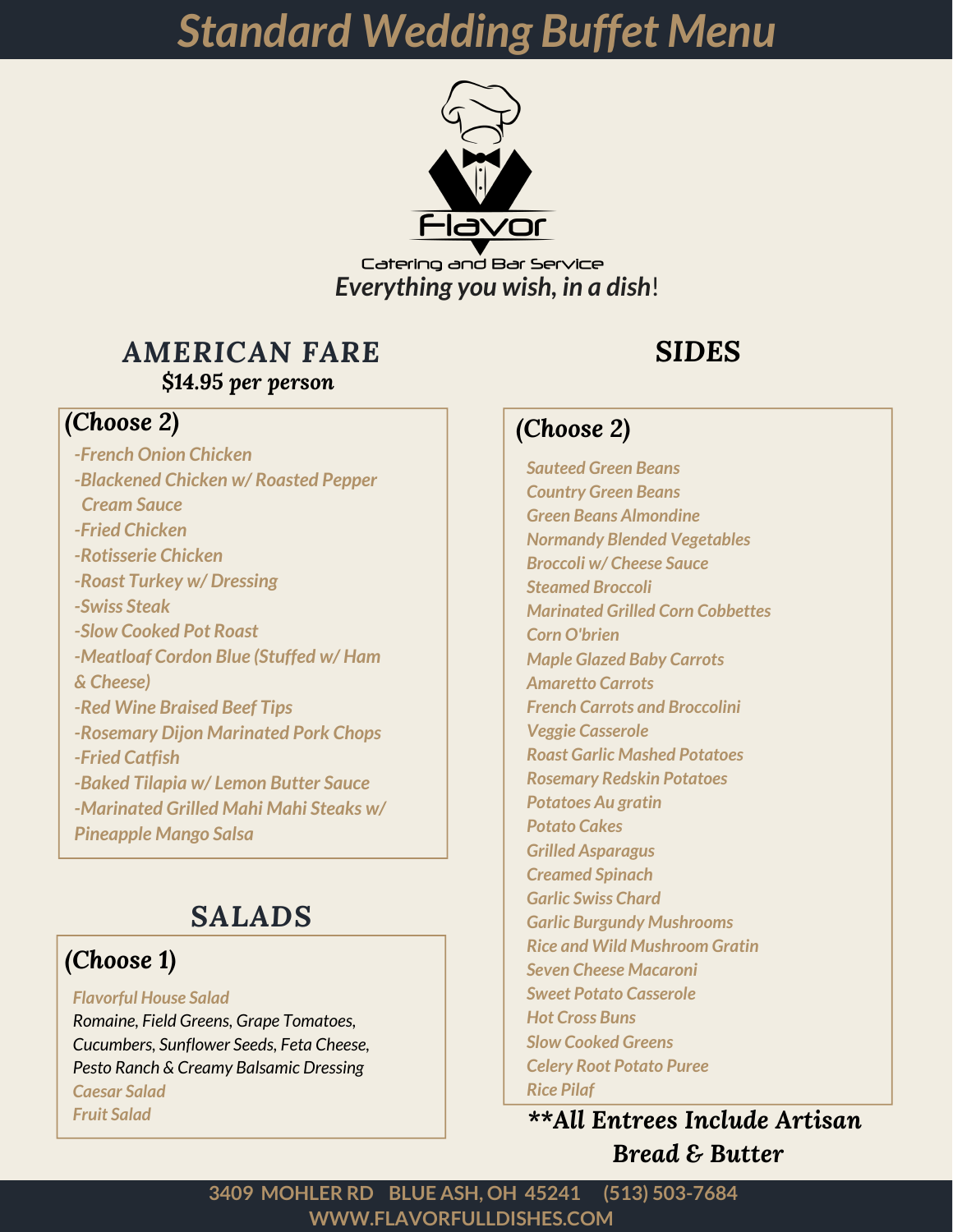

Catering and Bar Service *Everything you wish, in a dish*!

### *ITALIAN FARE \$14.95 per person*

# *SIDES*

#### *(Choose 2)*

*Italian Herb Scented Vegetables Ratatouille Rosemary Redskin Potatoes Celery Root Mashed Potatoes Grilled Broccolini Creamy Risotto Swiss Chard*

*\*\*All Entrees Include Garlic Bread*

*\*\*Appetizers & Desserts available by request and can be added to your order*

#### *(Choose 2)*

*Chicken Parmesan Eggplant Parmesan Chicken Marsala Chicken Cordon Blue Alfredo Three Meat Lasagna Veggie Lasagna Seafood Lasagna Penne Bolognese Italian Sausage Meatballs -Roasted Salman Loin w/ Creamy Pesto & Pomodoro sauce*

# *SALADS*

#### *(Choose 1)*

#### *Flavorful House Salad*

*Romaine, Field Greens, Grape Tomatoes, Cucumbers, Sunflower Seeds, Feta Cheese, Pesto Ranch & Creamy Balsamic Dressing Caesar Salad Fruit Salad*

> **WWW.FLAVORFULLDISHES.COM 3409 MOHLER RD BLUE ASH, OH 45241 (513) 503-7684**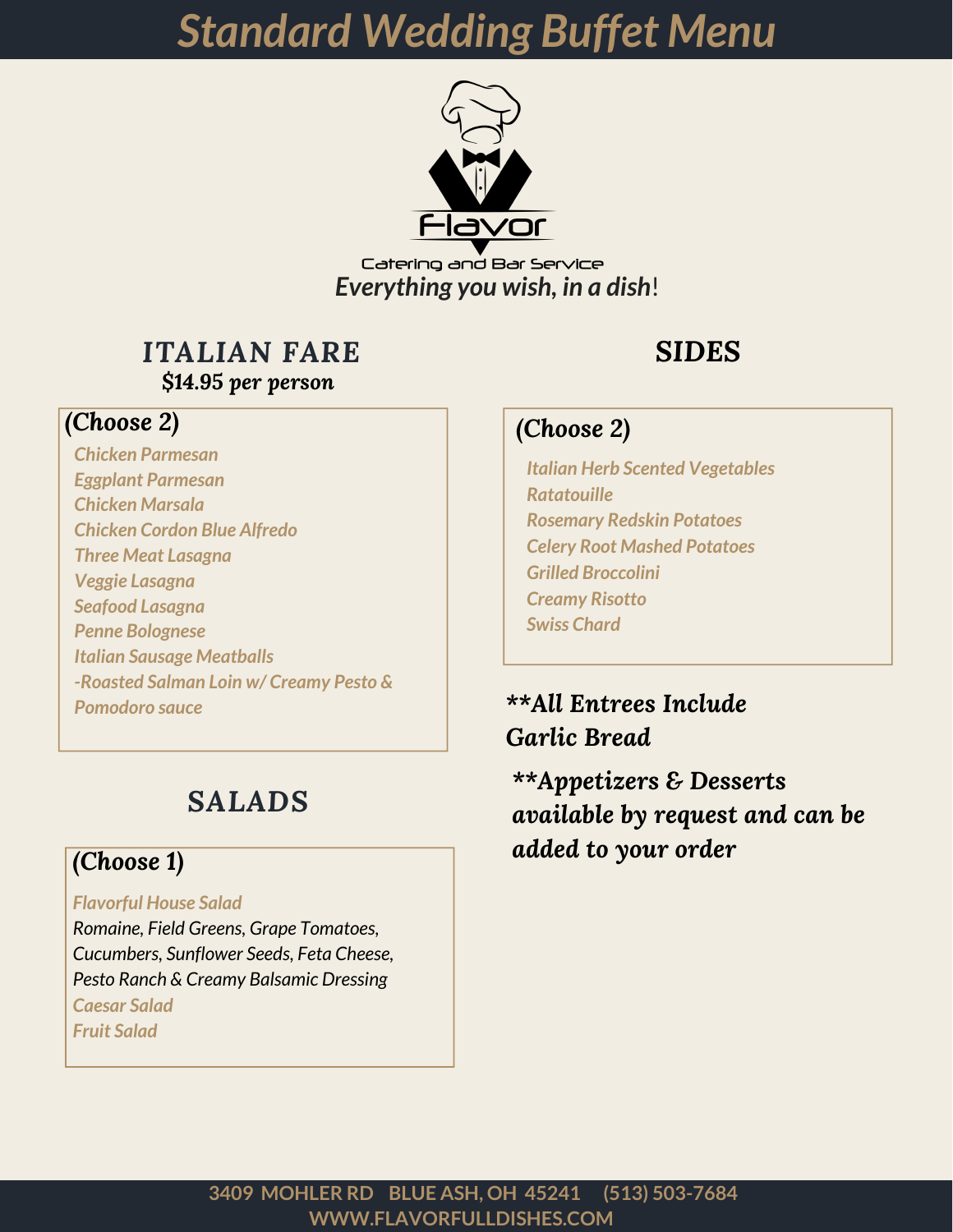

Catering and Bar Service *Everything you wish, in a dish*!

## *AROUND THE WORLD FARE \$16.95 per person*

#### *(Choose 2)*

*Asian Ginger Grilled Chicken Hungarian Beef Goulash Over Egg Noodles Malaysian Beef w/ Peanut Sauce Chicken Satay w/ Peanut Sauce Indian Tandoori Grilled Chicken & Vegetables Chinese Char Siu Pork Spare Ribs Coconut Crusted Mahi Mahi Tortilla Crusted Chicken w/ Key Lime Sauce Swiss Steak Seafood Newburg Beef Stuffed Peppers Polish Grilled Sausage w/ Sauerkraut Turkey Schnitzel Five Spice Roasted Duck \*\$2 extra per person\* Sliced Beef Teriyaki*

# *SALADS*

### *(Choose 1)*

*Flavorful House Salad*

*Romaine, Field Greens, Grape Tomatoes, Cucumbers, Sunflower Seeds, Feta Cheese, Pesto Ranch & Creamy Balsamic Dressing Caesar Salad Fruit Salad*

# *SIDES*

### *(Choose 2)*

*Sesame Green Beans Grilled Vegetable Medley Sauteed Zucchini w/ Tomatoes & Fresh Basil Grilled Asparagus w/ Wild Mushrooms Creamed Cauliflower w/ Prosciutto Herb & Panko Crusted Mac & Cheese Duchess Potatoes Wild Rice Risotto Curried Grilled Vegetables*

*\*\*All Entrees Include Artisan Bread & Butter*

*\*\*Appetizers & Desserts available by request and can be added to your order*